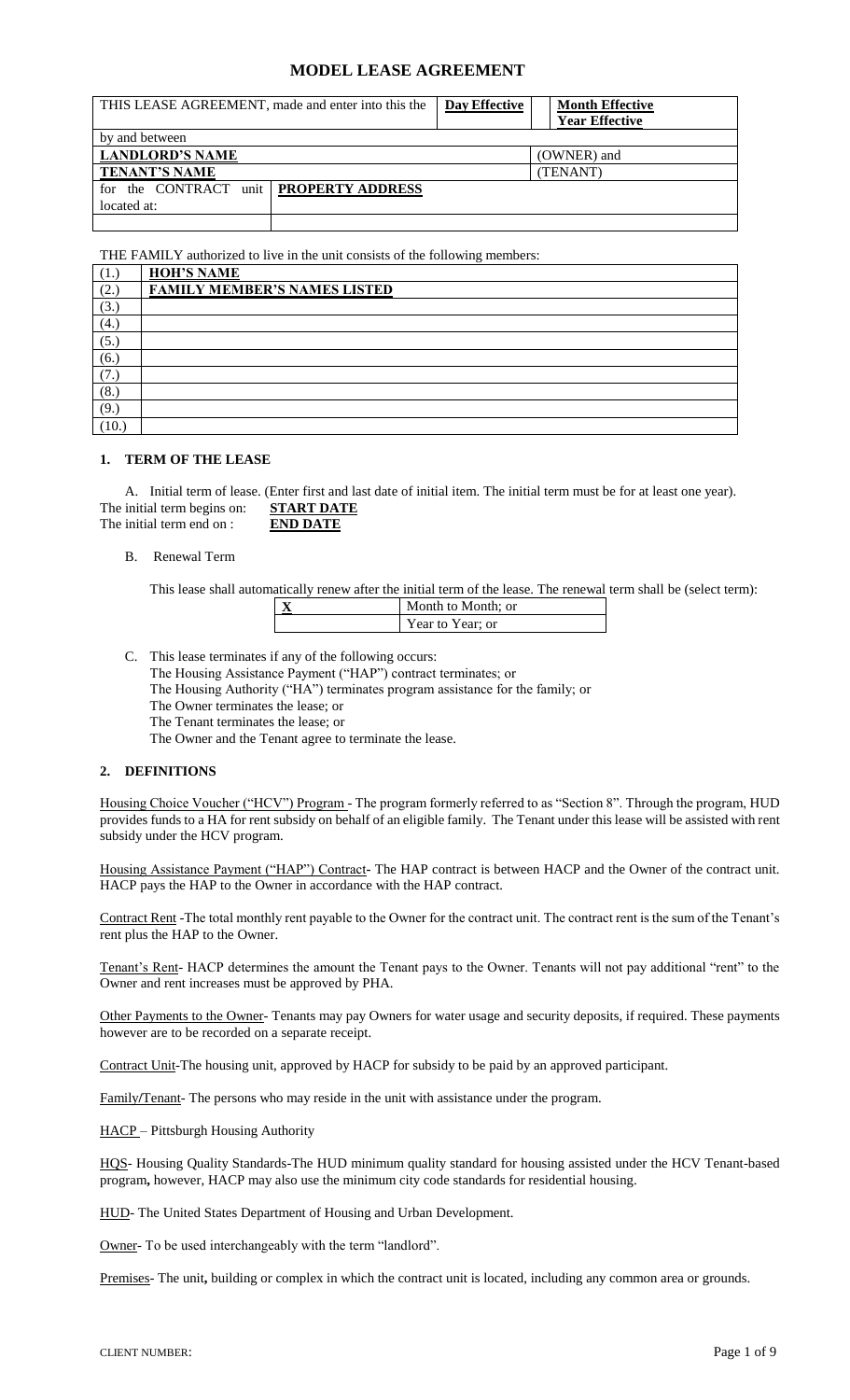## **3. LEASE AGREEMENT**

This is the lease between the Tenant and the Owner.

The Tenant is a participant in the HCV program. The Tenant is the family member who leases the contract unit from the Owner.

The Owner will enter into a HAP contract with HACP under the HCV program. The purpose of the HAP contract is to assist the Tenant to lease this dwelling unit from the Owner for occupancy by the family with the Tenant-based assistance under the HCV program.

# **4. RENT**

The total rent due each month is **\$ CONTRACT AMT**. Of that total, the Tenant will pay a portion and the HCV program will pay a portion as set forth in 4 (a) and 4 (b).

- (a) Contract Rent- The amount of the Contract Rent shall be determined by HACP in accordance with HUD requirements. The Contract Rent for the Contract Unit shall be **\$ CONTRACT AMT.** per month.
- (b) Tenant Rent- The amount of the Tenant rent shall be determined by HACP in accordance with HUD requirement. The amount of the Tenant rent is subject to change by PHA during the term of the lease. Any changes in the amount of the Tenant rent will be effective on the date stated in a notice from HACP to the family and the Owner. Initially and until such change, the Tenant agrees to **\$ TENANT RENT per** month to the Owner as the Tenant rent. The Tenant's rent is due on the **1ST** day of each month each month beginning on **MONTH, YEAR\_\_\_**.

If the rent is not paid on time, the Owner may charge the Tenant an administrative fee not to exceed \$25.00 monthly. So long as there is an unpaid balance on Tenant's account, the Owner may charge the \$25.00 administrative fee each month until the past due balance is paid.

The amount of the Tenant rent is the maximum amount the Owner can require the Tenant to pay for rent of the contract unit, including all services, maintenance and utilities to be provided by the Owner accordance with the lease.

The Owner may not demand or accept any rent payment from the Tenant in excess of the Tenant rent, and must immediately return any excess rent payment to the Tenant.

The Tenant rent may not be more than the contract rent minus the HA housing assistance payment to the Owner.

(c) Abatement- HACP will not pay the Owner the HAP if a unit is abated. This action is taken when the unit fails inspection and does not meet HQS or city codes within a specified timeframe of (24 hours for health, safety and emergency violations and 30 days for routine violations). The HACP will conduct a follow-up inspection within 72 hours of the cited violation. The Tenant is required to continue Tenant payments to the Owner during abatements. Failure to correct violations may also result in termination of the HAP contract and the family being required to move from the unit. Once the unit is brought to compliance, HACP will lift the abatement and resume payments to the Owner starting from the time the unit was brought into compliance.

# **5. HOUSING ASSISTANCE PAYMENTS**

Each month, HACP will make a housing assistance payment ("HAP") to the Owner in the amount of **\$ HAP AMT** on behalf of the Tenant family in accordance with the HAP contract. The amount of the HAP is subject to change by HACP during the term of the lease. Any changes in the amount of the HAP will be effective on the date stated in a notice from HACP to the family and the Owner. The monthly HAP from HACP shall be credited toward the monthly rent payable by the Tenant to the Owner under the lease. The Tenant shall pay the balance of the monthly rent. The Tenant is not responsible for payment of the portion of rent to Owner covered by the HAP under the HAP contract between the Owner and HACP. The Owner may not terminate the tenancy of the family solely for HACP's nonpayment of the HAP.

The amount of the HAP is subject to change by HACP during the term of the lease. Any changes in the amount of the HAP will be effective on the date stated in a notice from HACP to the family and the Owner. The Tenant agrees that the amount of rent the Tenant pays and/or the amount of assistance that HUD pays on behalf of the Tenant may be changed during the term of this Agreement if:

- A. the HACP determines, in accordance with HUD procedures, that an increase in rents is needed;
- B. HUD or the HACP changes any allowance for utilities or services considered in computing the Tenant's share of the rent;
- C. the income, the number of persons in the Tenant's household or other factors considered in calculating the Tenant's rent change and HUD procedures provide that the Tenant's rent or assistance payment be adjusted to reflect the change;
- D. changes in the Tenant's rent or assistance payment are required by HUD's recertification or subsidy termination procedures;
- E. HUD's procedures for computing the Tenant's assistance payment or rent change; or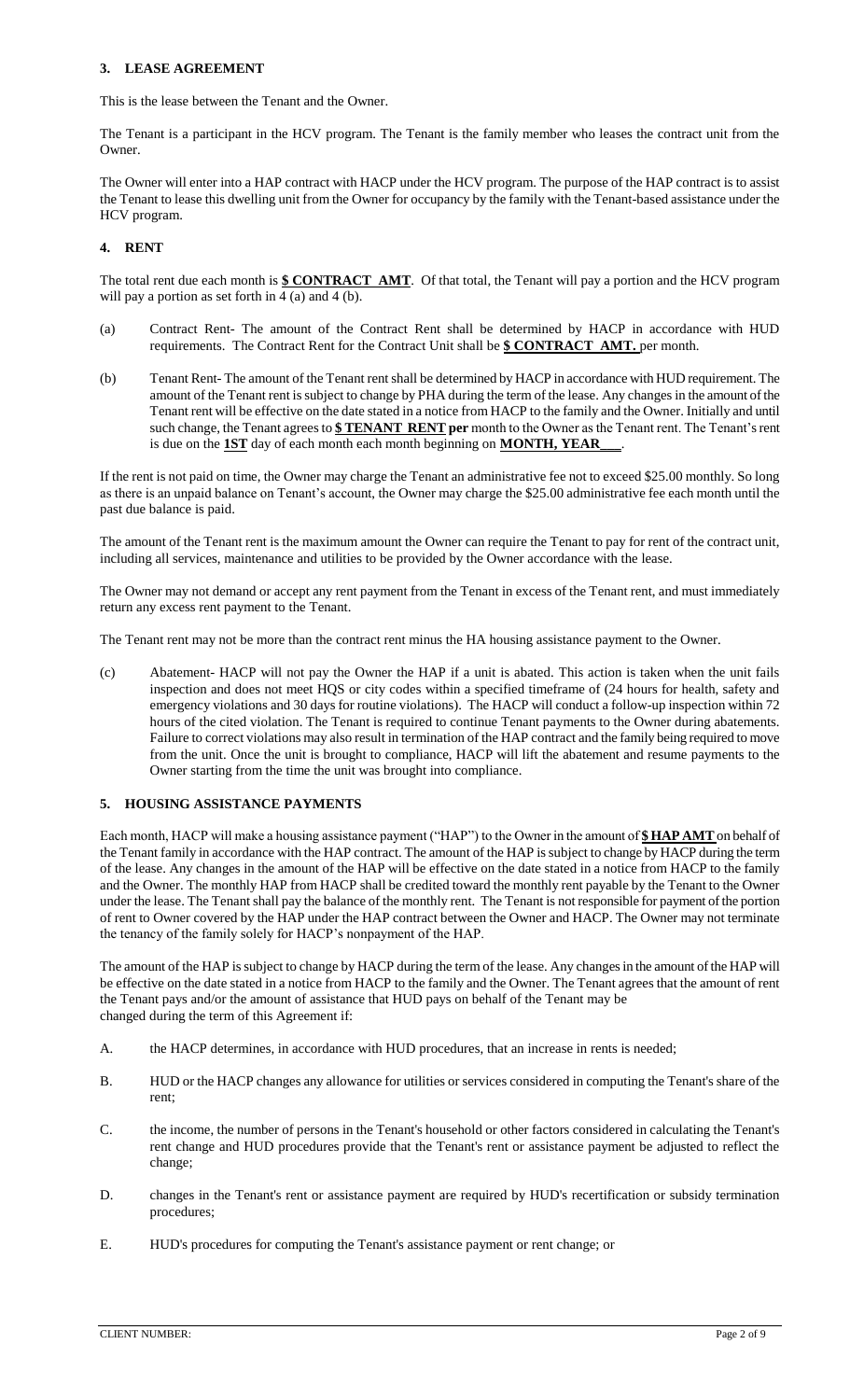- F. the Tenant fails to provide information on his/her income, family composition or other factors as required by theHACP.
- G. the HACP agrees to implement changes in the Tenant's rent or tenant assistance payment only in accordance with the time frames and administrative procedures set forth in the MTW Plan and the HACP Administrative Plan approved by HUD as instructions and regulations related to administration of the Housing Choice Voucher Program. The HACP agrees to give the Tenant at least 30 days advance written notice of any increase in the Tenant's rent. The Notice will state the new amount the Tenant is required to pay, the date the new amount is effective, and the reasons for the change in rent. The Notice will also advise the Tenant that he/she may meet with the HACP to discuss the rent change.

# **6. LEAD-BASED PAINT/HAZARD DISCLOSURE**

### **If a property was build before 1978**

**The residential Lead-Based paint Hazard Reduction Act says that any Owner of property built before 1978 MUST give the Tenant an EPA pamphlet titled "Protect Your Family From Lead in Your Home". The Owner also MUST tell the Tenant and the Broker for the Owner what the Owner knows about lead-based paint hazards that are in or on the property being rented. Owners MUST tell the Tenant how the Owners know that lead-based paint hazards are on the property, where the lead-based paint and lead-based paint hazards are, and the condition of the painted surfaces. Any Owner of a pre-1978 structure MUST also give the Tenant any records and reports that the Owner has or can get about lead-based paint or lead-based paint hazards in or around the property being rented, the common areas, or other dwellings in multi-family housing. It is also required that the EPA pamphlet be given to Tenants before the Owner starts any major renovations on a pre-1978 structure. The Act does not apply to housing built in 1978 or later.**

**LEAD WARNING STATEMENT**: Housing built before 1978 may contain lead-based paint. Lead from paint, paint chips and dust can pose health hazards if not taken care of properly. Lead exposure is especially harmful to young children and pregnant women. Before renting pre-1978 housing, Owners must disclose the presence of known lead based paint and leadbased paint hazards in the dwelling. Tenants must also receive a federally approved pamphlet on lead poisoning prevention.

- A. Owner initial one:
	- \_\_\_\_\_ Owner does not know of any lead-based paint or lead-based paint hazards (dangers) on the property. OR
		- Owner knows that there is lead-based paint, or that there are lead-based paint hazards on the Property. Owner must explain what Owner knows about the lead-based paint and hazards, including how Owner learned that it is there, where it is, and the condition of painted walls, trim and other surfaces. Owner must give Tenant any other information Owner has about the lead-based paint and lead-paint hazards.
- B. Owner initial one:
	- Owner has no reports or records about lead-based paint or lead-based paint hazards on the property. OR
	- \_\_\_\_ Owner has given Tenant all available records and reports about lead-based paint or lead-based paint hazards on the property. List records and reports:
- C. Tenant initials all that are true:
	- Tenant received the pamphlet Protect Your Family from Lead in Your Home.
	- Tenant read the information Owner gave in paragraph  $6(A)$  and  $6(B)$  above.
	- Tenant received all the records and reports that the Owner listed paragraph 6 (B) above.
- D. Owner and Tenant certify, by signing this Lease that the information given is true to the best of their knowledge

# **7. SECURITY DEPOSIT**

The Tenant has deposited **\$ SECURITY DEPOSIT AMT.** with the Owner as a security deposit.

- A. Owner cannot make Tenant pay more than amount allowed by Pennsylvania state law for security deposit. The maximum allowed by law is equal to two-months the contract rent.
- B. Owner may only keep an amount equal to one-months contract rent after the first year of the lease and must then refund to the Tenant any security deposits above that amount.
- C. If the security deposit is more than \$100, Owner must keep it in a special bank account (escrow account) and give Tenant the name and address of the bank.
- D. After the second year (if Tenant continues to live on Property), Owner must keep the security deposit in an escrow account that earnsinterest. Owner may keep 1 percent of the security deposit each year as an administrative fee. Owner must pay the Tenant the balance of the interest once a year.
- E. Owner can use the security deposit to pay for unpaid rent and damages (beyond normal wear and tear) that are Tenant's responsibility.
- F. When Tenant moves from the Contract Unit, Tenant will return all keys and give owner written notice of Tenant's mailing address where Owner can return the security deposit.
- G. Owner will prepare a list of charges for damages and unpaid rents. Owner may deduct these charges from the security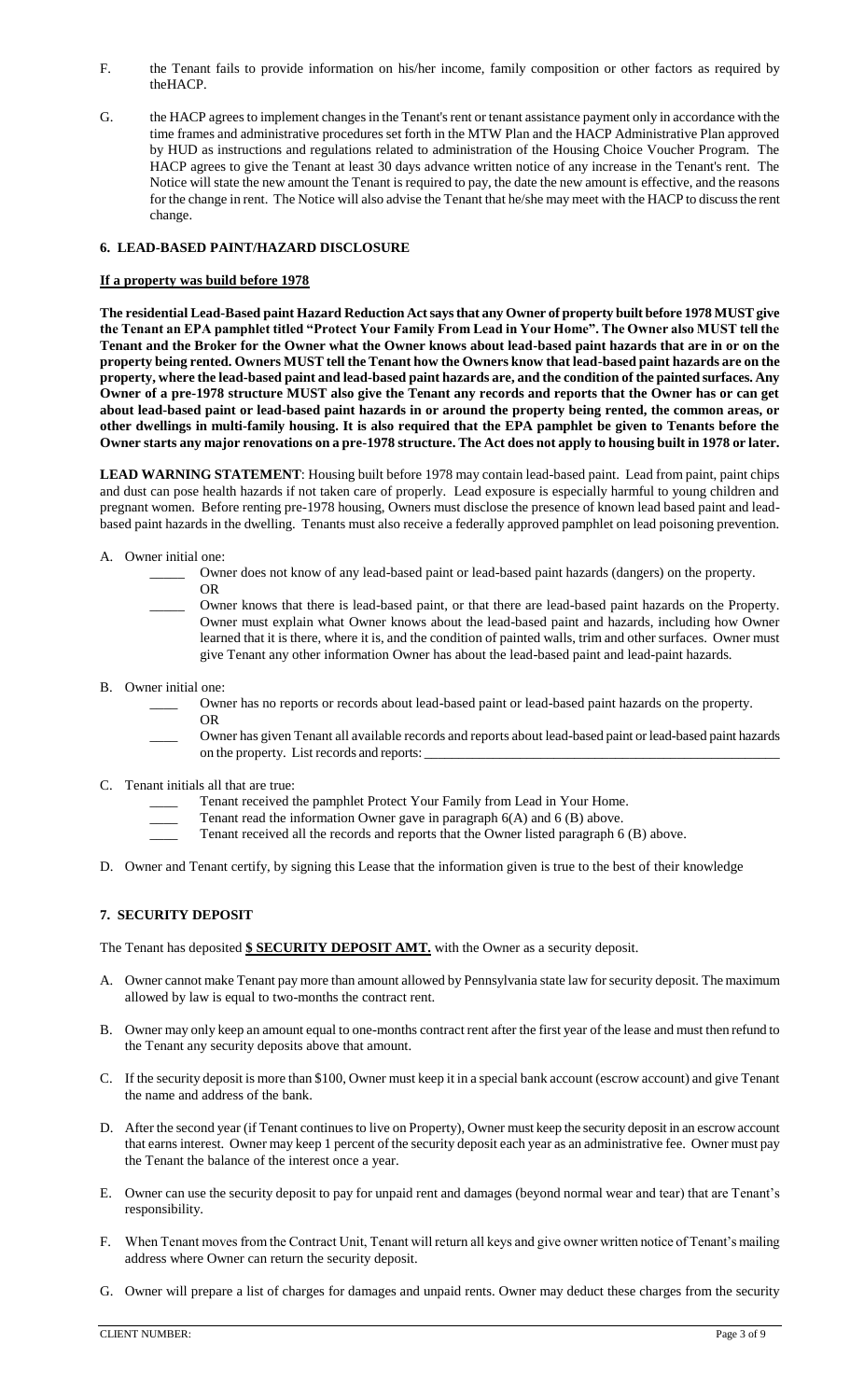deposit. Owner must return security deposit and interest (minus any charges to Tenant) within 30 days.

### **8. APPROVAL OF LEASE FOR CONTRACT UNIT**

- A. HACP must approve the lease for the contract unit. The lease may not be revised unless HACP has approved the proposed lease revision in writing.
- B. The HUD Tenancy Addendum for Section 8 Tenant-Based Assistance **MUST** be attached to this or any other lease submitted by the Owner.

# **9. BREAKING THE LEASE**

- A. Tenant Breaks the Lease if:
	- 1. Tenant does not pay the full rent amount on time; or
	- 2. Tenant leaves the property permanently before the lease expires; or
	- 3. Tenant fails to recertify timely with HACP; or
	- 4. Tenant fails to allow the Owner or HACP to inspect the unit; or
	- 5. Tenant, family member and/or guest of Tenant damages the unit or property; or
	- 6. Tenant fails to maintain property in accordance with lease provisions; or
	- 7. Tenant violates any other provision of this lease.

If the Tenant breaks the lease for any reason, the Owner will send the Tenant notice giving the Tenant five (5) days to correct the action. Failure to comply may result in the initiation of eviction proceedings against the Tenant. If the Tenant fails to comply, the Owner may serve Tenant with a Notice to Quit, which describes the noncompliance with the lease. If the Tenant is given a Notice to Quit from the Owner and does not move within the allotted time, the Owner may sue the Tenant to take possession of the unit.

- B. Owner Breaks the Lease if:
	- 1. Owner fails to repair the unit timely; or
	- 2. Owner enters the unit unauthorized; or
	- 3. Owner fails to maintain property taxes; or
	- 4. Owner fails to maintain renters license; or
	- 5. Owner locks Tenant out without court action; or
	- 6. Owner fails to maintain property in accordance with the lease provisions; or
	- 7. Owner violates any other provisions of this lease.
- C. Termination of Tenancy by the Owner

The Owner may only terminate the tenancy on the following grounds:

- 1. Serious or repeated violation of the terms and conditions of the lease;
- 2. Violation of Federal, State or local law that impose obligations on the Tenant in connection with the occupancy the contract unit and the premises;
- 3. Criminal activity -Any of the following types of criminal activity by the Tenant, any member of the household, a guest or other person under the Tenant's control shall be cause for termination of tenancy:
	- a. Any criminal activity that threatens the health, safety or right to peaceful enjoyment of the premises by other residents;
	- b. Any criminal activity that threatens the health, safety or right to peaceful enjoyment of their residences by persons residing in the immediate vicinity of the premises; or
	- c. Any drug-related criminal activity on or near the premises.
- 4. Other good cause.

"Other good cause" may include, but is not limited to, any of the following examples: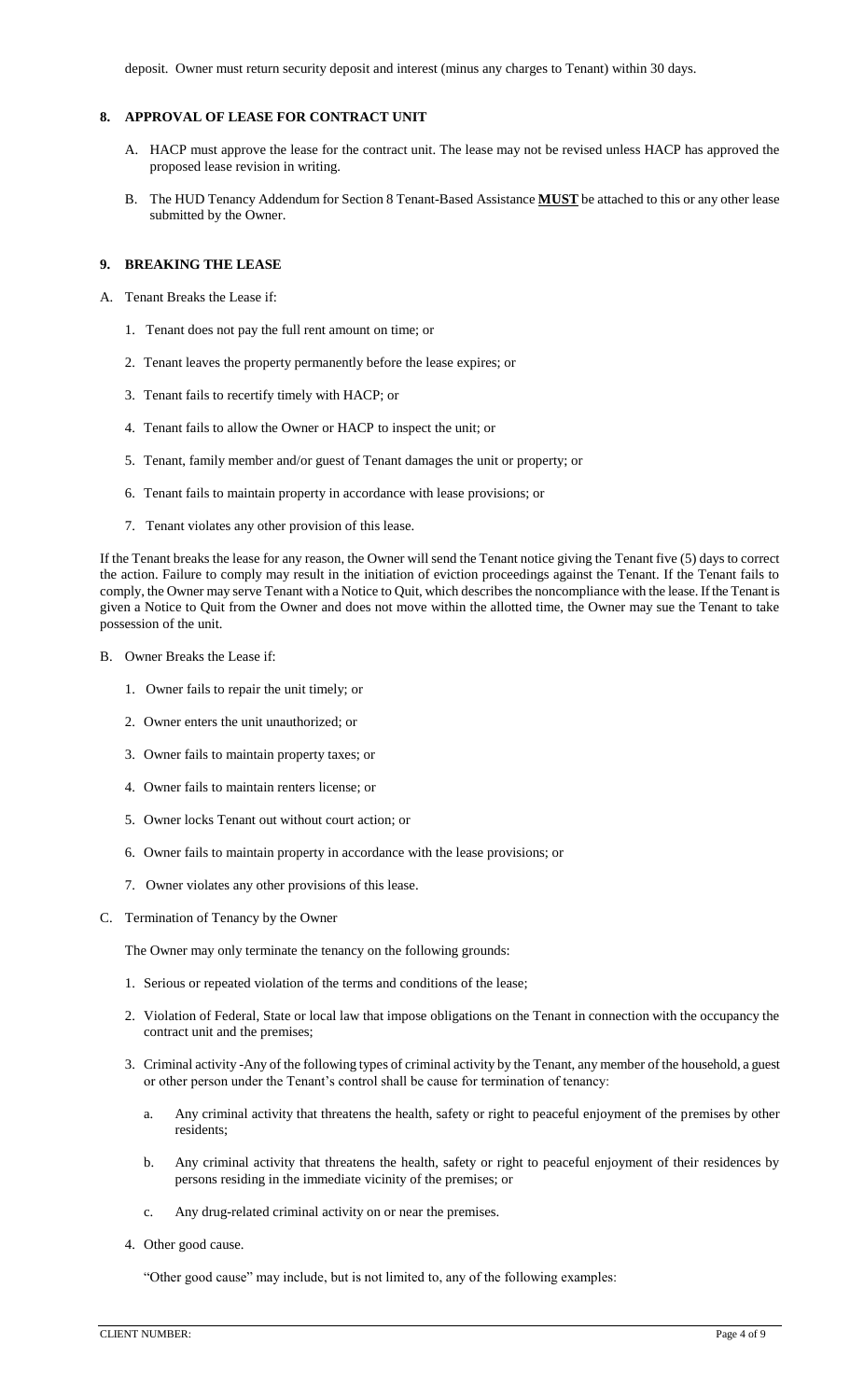- I. Failure by the Tenant family to accept the offer of a new lease or revision after the first year of the lease;
- II. A family history of disturbance of neighbors or destruction of property, or of living or housekeeping habits resulting in damage to the unit or property;
- III. The Owner's desire to utilize the unit for personal or family use or for a purpose other than use as a residential rental unit after the first year of the lease;
- IV. A business or economic reason for termination of the tenancy (such as sale of property, renovation of the unit, desire to rent the unit at a higher rental) after the first year of the lease.
- Note: The Owner must give HACP a copy of any Owner eviction notice to Tenant at the same time that the Owner gives notice to Tenant.
- D. Tenant notice of intent to vacate unit
	- 1. Tenant must give Owner 30 days to a maximum 60 days notice to vacate the unit.
	- 2. Owner may show the unit to perspective Tenants with proper notice and reasonable hours to the leased Tenant.
	- 3. Perspective Tenants visiting the unit must be accompanied by the Owner or his agent on the leased Tenant agrees to allow the unit to be shown when they are not at home.
	- 4. The Tenant agrees to move out peacefully when lease or notice ends.
	- 5. Owner may post a "for rent" or "for sale" sign on or near the property.
- E. The Owner can not evict a tenant who is a victim of domestic violence as set forth under the Violence Against Women's Act to include the following provisions:

## **VIOLENCE AGAINST WOMEN ACT**

Notwithstanding the provisions of Section 9 of this Lease, or any other provision contained herein, the following shall not be considered violations of the Lease constituting defaults and bases for terminating the tenancy or occupancy rights of a victim of domestic violence:

- 1. An incident or incidents of actual or threatened domestic violence, dating violence, or stalking perpetrated against the victim.
- 2. Criminal activity directly relating to domestic violence, dating violence or stalking, engaged in by a member of the Tenant's Household or any Guest or Other Person under the Tenant's Control, if the Tenant or immediate member of the Tenant's Household is a victim of that domestic violence, dating violence, or stalking; provided, however, landlord may divide this Lease for the purpose of evicting, removing or terminating the occupancy rights of a Household member, whether or not such Household member is a signatory to this Lease, who engages in criminal acts of physical violence against Family members or others, without evicting, removing or otherwise penalizing the victim of such violence, who is also a Tenant or lawful occupant of the Unit.

The foregoing exceptions shall not apply unless the victim delivers to the landlord a certification on one of the following forms:

- a. A HUD-approved form supplied by HACP attesting that she/he is a victim of domestic violence, dating violence, or stalking and that the incident(s) in question are bona fide violations of such actual or threatened abuse; or
- b. Documentation signed by an employee, agent or volunteer of a victim service provider, an attorney, or a medical professional from whom the victim has sought assistance in addressing domestic violence, dating violence, stalking, or the effects of the abuse, in which the professional states under penalty of perjury that the professional's belief that the incident(s) in question are bona fide incidents of abuse and the victim has signed or attests to the documentation; or
- c. A federal, state, or local police report or court record describing the crime or incident(s) in question.

The victim must deliver the certification to the landlord within fourteen (14) business days after landlord requests the certification. If the victim does not deliver the certification to landlord within the aforesaid period, landlord may terminate the tenancy of the Tenant or any lawful occupant of the Unit including the victim.

The foregoing exceptions, however, shall not limit the authority of the landlord to (i) honor court orders addressing rights of access or control of property, including civil protection orders issued to address the distribution or possession of property among Household members, (ii) evict a Tenant for any violation of this Lease not based on or connected with the act or acts of violence in question against the Tenant or member of Tenant's Household, provided that such victim is not held to a more demanding standard than other Tenants, and (iii) evict any Tenant if landlord can demonstrate an actual and imminent threat to other Tenants or those employed at or providing service to the property if that Tenant is not evicted.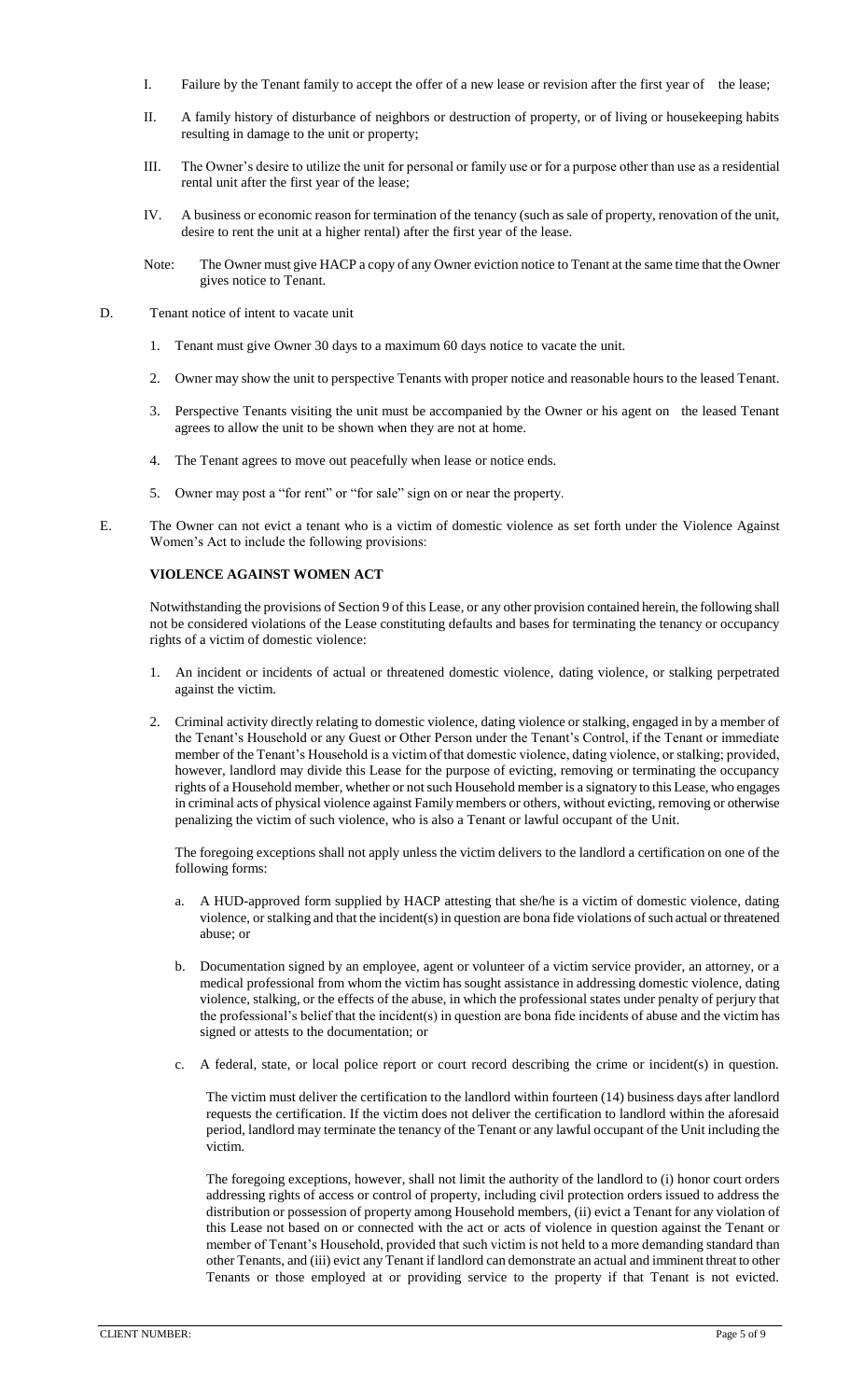### **10. INSTALLING AND MAINTAINING SMOKE DETECTORS**

- A. Owner will ensure that a working smoke detector is placed as required in the unit.
- B. Tenant will maintain and test detectors monthly.
- C. Owner will test detectors at the time of the home inspection.
- D. Tenant will notify the owner when a smoke detector has non-working batteries.
- E. Tenant will pay for any damage to smoke detectors beyond normal wear and tear, including misuse of batteries.

# **11. USE and OCCUPANCY of CONTRACTED UNIT**

### **A. Tenant Shall:**

- 1. Use the contract unit only as a residence for the family. The unit must be the family's only residence.
- 2. Comply with all State, County, and/or Municipal Building, Fire Prevention, Housing and Health Department Codes applicable to the Tenant.
- 3. Keep the unit clean.
- 4. Use all appliances, fixtures and equipment in a safe manner and only for the purposes for which they are intended.
- 5. Obtain approval both from both HACP and the Owner for any changes in the family composition of the family residing in the contract unit.
- 6. Not sublease or sublet the unit.
- 7. Not assign the lease or transfer the unit.
- 8. Tenant shall not "rent out" any part of the contract unit for any reason.
- 9. Properly discard trash, garbage and other waste material as required by the Owner or by law.
- 10. Inform Owner or agent immediately of any repairs needed. Tenant shall be held responsible for any damages to the unit and/or property caused, by Tenant, family member or guest of the family. If damage to the contract unit (other than wear and tear) is caused by acts of or neglect by Tenant or other occupying the premises with the Tenant's permission, the Tenant, upon prior agreement with Owner, may repair such damage at his/her own expense. If, (a) Tenant fails to make agreed upon repairs, or, (b) Owner agrees to make repairs, Owner may cause such repair to be made and Tenant shall be liable to Owner for any reasonable expense thereby incurred by Owner.
- 11. Tenant will inform and require family members and guests of property rules and ensure their compliance with these rules.
- 12. Keep paid utilities in service.
- 13. Be responsible for any breach of HQS caused by the family. A breach of HQS caused by the family shall constitute a violation of the family obligations under the program.

# **B. Tenant Shall Not**:

- 1. Keep any flammable materials on the property without Owner's permission
- 2. Willfully destroy or deface any part of the property.
- 3. Disturb the right to peace and quiet enjoyment of other Tenants.
- 4. Make changes to the property, such as painting, remodeling or adding fixtures without the written permission of the Owner. The Tenant must understand that changes or improvements to the property will belong to the Owner unless otherwise stipulated.

# **12. MAINTENANCE OF THE PROPERTY AND COMPLIANCE**

A. The Owner will be responsible for the repair of property and common areas as required by law. The Owner must keep the property in compliance with Housing Quality Standards (HQS) and City Codes. The Owner will keep the structure and property in good working order and in a safe condition, including (check all that apply):

| [ ] Ceilings | <b>Roof</b> | [ ] Floors (structure) | I Walls   | [ ] Common Walkways |
|--------------|-------------|------------------------|-----------|---------------------|
| [ ] Steps    | [ ] Porches | [ ] Windows            | [ 1 Doors | [ ] Lawns           |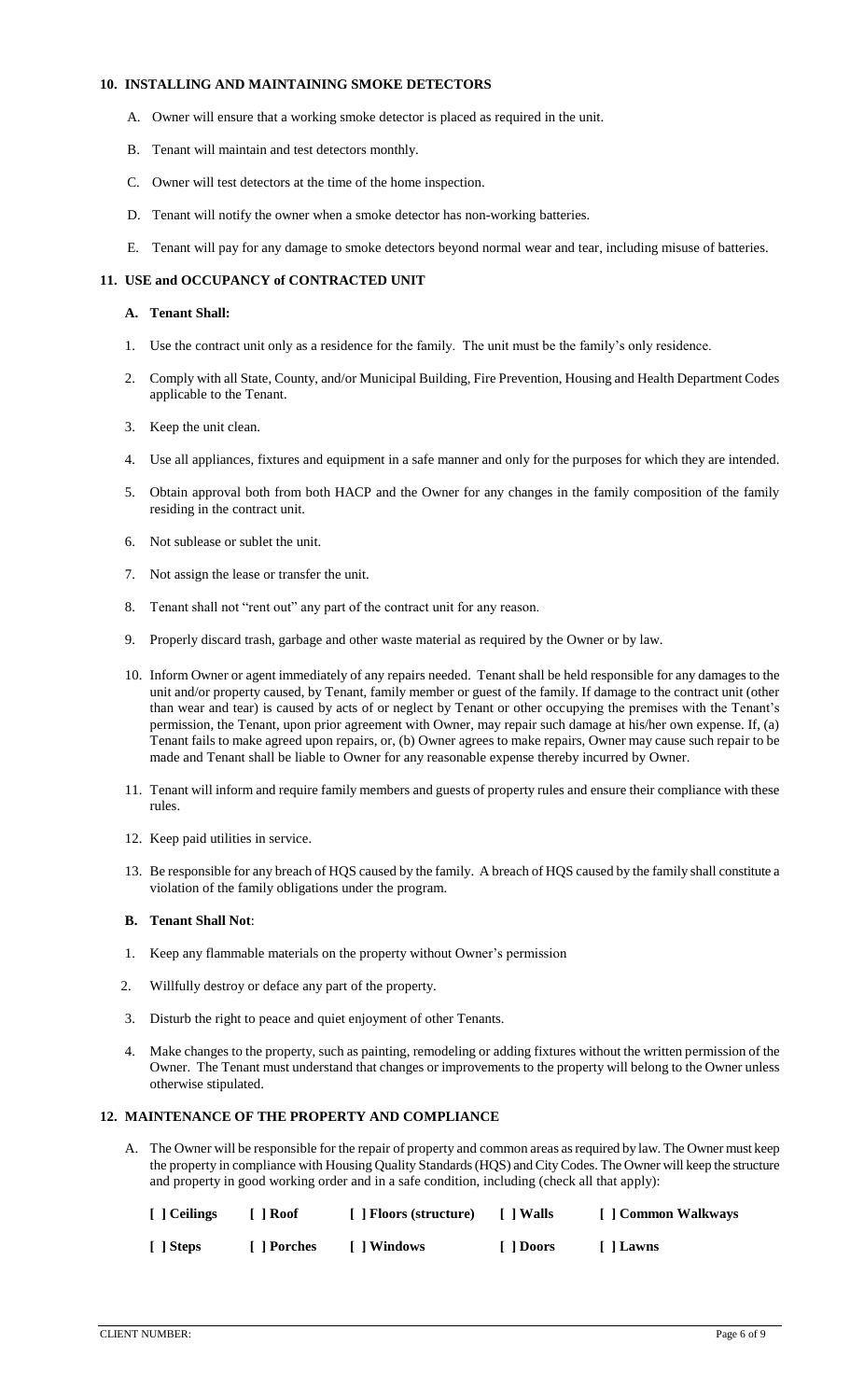B. The Owner will keep all equipment, systems, services, facilities or appliances supplied by the Owner in Safe, secure and good working order, including (check all that apply):

| [ ] Air Conditioning | [ Sanitary  | [ ] Electrical    | [   Ventilation [ ] Drainage |  |
|----------------------|-------------|-------------------|------------------------------|--|
| [ ] Security         | [ ] Heating | [ ] Water Heating | [ ] Plumbing                 |  |

- C. Where applicable (as in the case of multi-family building), maintenance with respect to common areas, facilities and equipment shall include cleaning, maintenance of lighting and equipment; maintenance of grounds, lawns, and shrubs; arrange for collection and removal of trash and garbage, and removal of snow and ice. Where such equipment and services are to be provided by the Owner they are as follows: (Specify, or state "None") **Maintenance Service:**
- D. Owner shall provide extermination services as conditions may require. If such service is to be provided on a scheduled basis, the schedule is as follows: (Specify, or state "No Schedule") **Extermination Schedule:**
- E. The Owner shall provide repainting, as conditions require. If such service is to be provided on a scheduled basis, the schedule is as follows: (Specify, or state "No Schedule") **Repainting Schedule: \_\_\_\_\_\_\_\_\_\_\_**
- F. Owner shall make repairs with reasonable promptness.
- G. Owner shall comply with all State, County, sand/or Municipal Building, Fire Prevention, Housing and Health Department Codes applicable to the Landlord.

# **13. OWNER'S RIGHT TO ENTER**

- A. Owner shall inspect the property at least three times annually.
- B. Tenant shall allow the Owner or his representative to inspect the property with advance notice during reasonable hours.
- C. The Owner shall give the Tenant at least 24 hours written notice of the date and time he will enter the unit for nonemergency repairs and/or inspection.
- D. In case of an emergency, the Owner may enter the unit without advance notice to Tenant.

# **14. UTILITIES and APPLIANCES**.

A. The Owner shall provide the utilities checked in column (1) below for the contract unit without any additional charge to the Tenant. The utilities checked in column (2) below are not included in the rent, and shall be paid by the Tenant.

| Type of Utilities                | <b>COLUMN1</b>     | <b>COLUMN 2</b>   |
|----------------------------------|--------------------|-------------------|
|                                  | Put "x" by         | Put "x" by Tenant |
|                                  | Utilities included | Paid utility      |
| Heating type                     |                    |                   |
| (Specify type: )                 | X                  |                   |
| Cooking                          |                    |                   |
| (Specify type: )                 | X                  |                   |
| Hot water                        |                    |                   |
| (Specify type: )                 | X                  |                   |
| Lights, Electric, Other Electric |                    | X                 |
| Water usage                      | X                  |                   |
| Water service                    | X                  |                   |
| Garbage Collection               | x                  |                   |
| Other (specify)                  |                    |                   |
|                                  |                    |                   |

- B. The kitchen range for the contract unit shall be provided by \_\_\_\_\_\_\_\_\_ (Insert Tenant, if appropriate. If unspecified, the Owner shall provide the kitchen range).
- C. The refrigerator for the contract unit shall be provided by \_\_\_\_\_\_\_\_\_\_ (Insert Tenant, if appropriate. If unspecified, the refrigerator shall be provided by the Owner.)

### D. The Owner shall provide the following other appliances for the contract unit:

| <b>OTHER Appliance Provided:</b> |  |
|----------------------------------|--|
|                                  |  |
|                                  |  |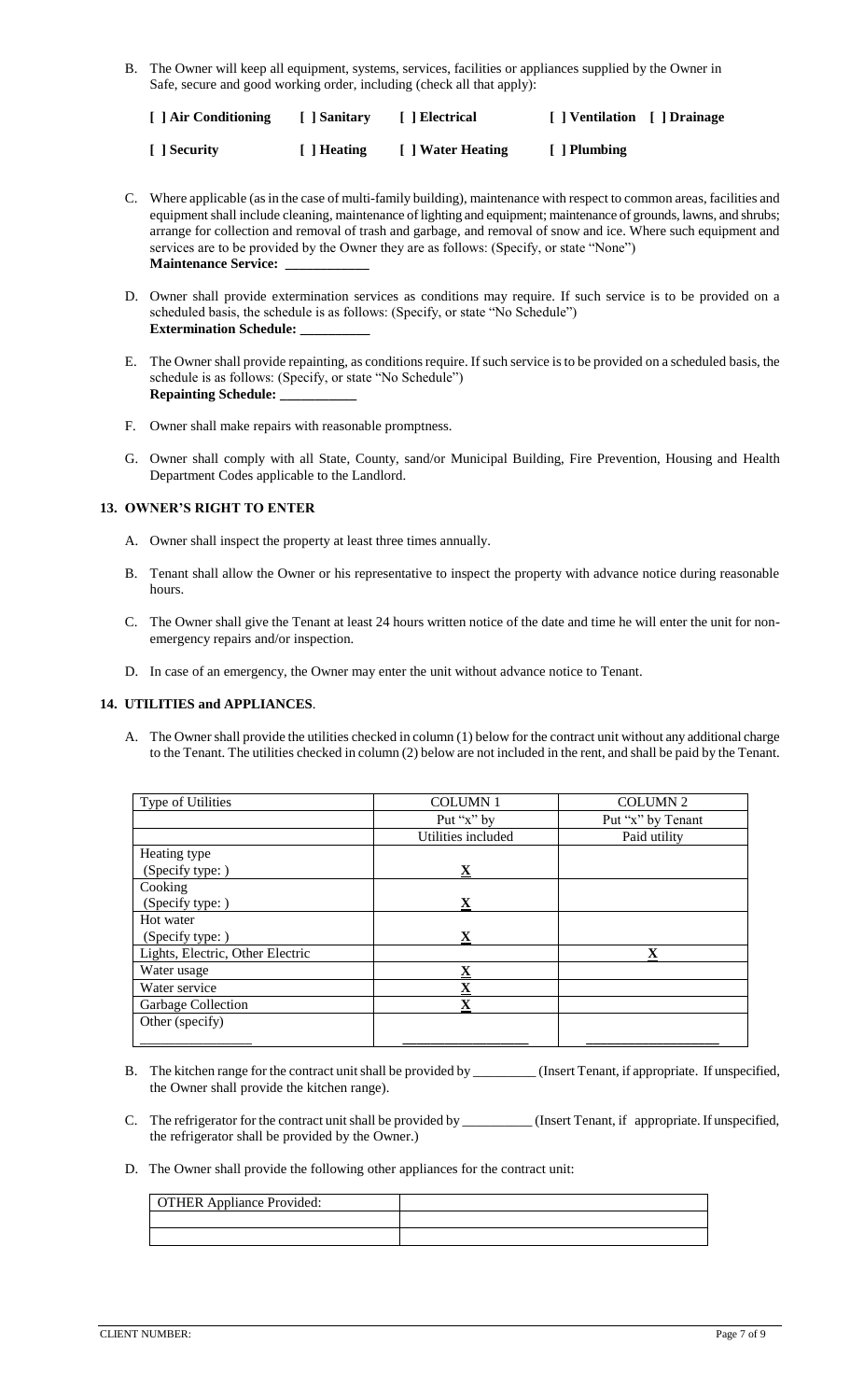### **15. HOUSING QUALITY STANDARD INSPECTION**

HACP shall be free to inspect the premises covered by the lease periodically, but no less often than annually, to assure that the physical condition thereof continues to meet HUD standards. In the event that HACP reasonably determines that either (i) the physical condition of the premises does not meet HUD standards, other than as a result of action by the Tenant, or (ii) one or more of the services specified herein to be provided by the Owner are not being provided to the premises, or (iii) that the Owner is in breach of any conditions of this lease, HACP may give written notice to the Owner to correct the deficiencies within thirty (30) day or less. Upon the Owner's failure to do so, the HACP shall have the right, in addition to its other rights and remedies under the HAP Contract, to terminate or reduce housing assistance payments or to terminate the HAP Contract.

# **16. MEDIATION**

- A. Mediation is a way to resolve problems. A mediator helps disputing parties reach an equitable resolution without involving the courts
- B. The Owner or Tenant may request an agreed upon party to mediate issues regarding the tenancy. Such request is to be made in writing.
- C. Both parties will have the right to present evidence of their claim to the mediator.
- D. The mediator will issue a decision within ten business days.

Use of a mediator does not forfeit the right of either party to pursue legal resolution of the dispute.

## **17. PETS**

Check one:

Tenant may \_\_\_\_\_\_\_\_\_\_\_\_ or shall not \_\_\_\_\_\_\_\_\_\_\_\_\_ keep a pet on the premises.

### **18. NOISE**

The Tenant agrees not to allow on these premises any excessive noise or other activity, which materially disturbs the peace and quiet or other Tenants in the building. Owner agrees to prevent other Tenants and other persons in the building or common areas from similarly disturbing Tenant's peace and quiet

# **19. OFFER OF NEW LEASE**

The Owner may offer the Tenant a new lease, for the term beginning at any time after the initial term. The Owner must give the Tenant written notice of the offer, with a copy to HACP, at least 60 calendar days before the proposed beginning date of the new lease term. The offer must specify a reasonable time limit for acceptance by the Tenant.

### **20. EXECUTION OF HAP CONTRACT**

This lease has been signed by the parties on the expectation that HACP will promptly execute a HAP contract with the Owner. This lease shall not become effective unless HACP has executed a HAP contract with the Owner effective the first day of the term of the lease.

The HAP contract must be executed no later than 60 calendar days from the beginning of the lease term. Unless the HAP contract has been executed by the end of this period, this lease shall be void.

## **21. PROHIBITED LEASE PROVISIONS**

HUD prohibits the following types of the lease provisions. If there is any prohibited provision in this lease, the provision shall be void.

- A. Agreement to be sued.-Agreement by the Tenant to be sued to admit guilt or to a judgment in favor of the Owner, in a lawsuit brought in connection with the lease.
- B. Treatment of personal property- Agreement by the Tenant that the Owner may take, hold, or sell personal property of household member without notice to the Tenant, and a court decision on the rights of the parties. This prohibition, however, does not apply to an agreement by the Tenant concerning disposition of personal property left in the contract unit after the Tenant has move out. The Owner may dispose of this personal property in accordance with State or local law.
- C. Excusing Owner from responsibilities-Agreement by the Tenant not to hold the Owner or Owner's agent legally responsible for any action or failure to act, whether intentional or negligent.
- D. Waiver of notice- Agreement by the Tenant that the Owner may institute a lawsuit against the Tenant without notice to the Tenant.
- E. Waiver of legal proceedings. -Agreement by the Tenant that the Owner may evict the Tenant or household member (1) without instituting a civil court proceeding in which the Tenant has the opportunity to present a defense, or (2) before a court decision on the rights of parties.